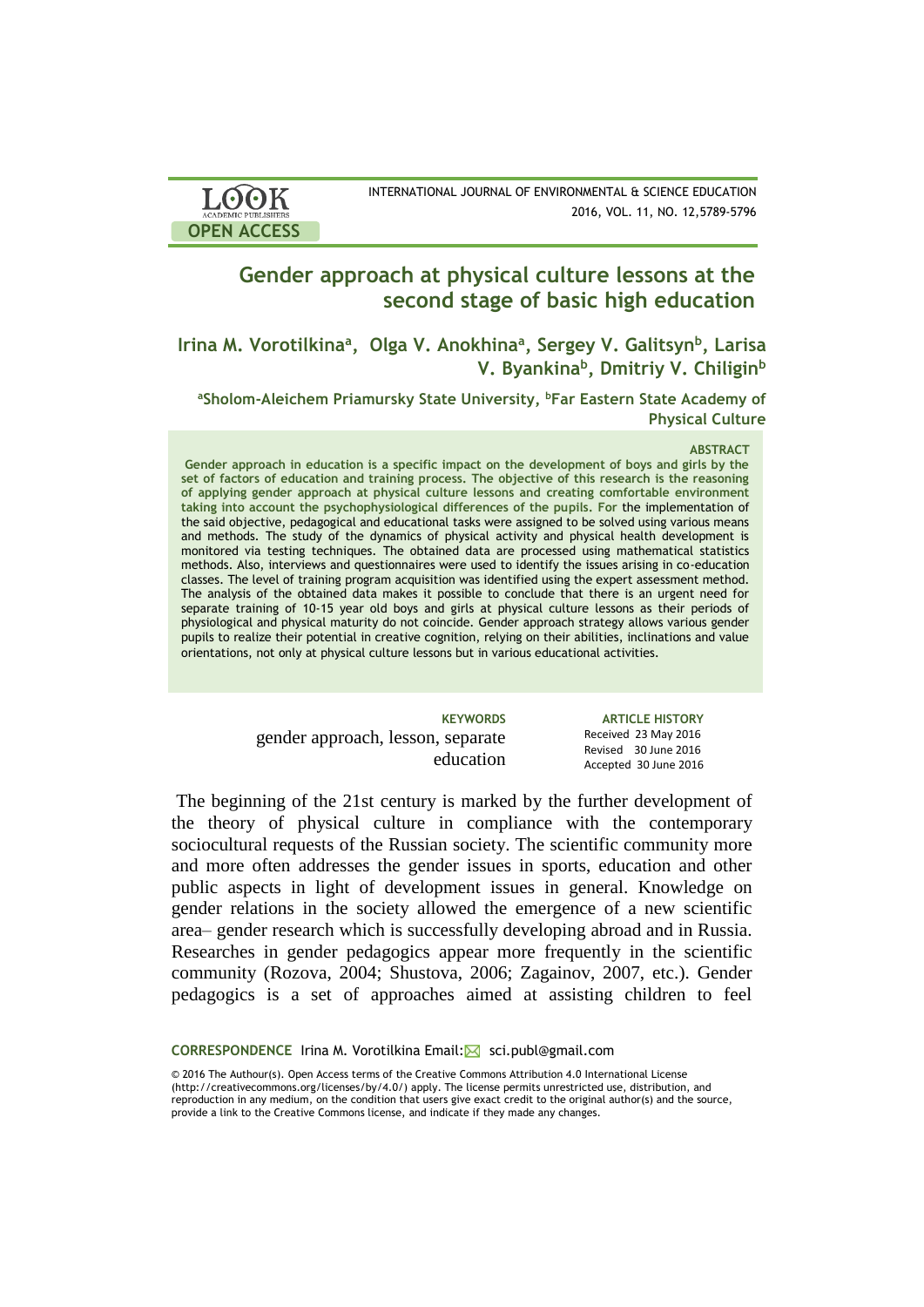comfortable at school and manage the socialization matters. The objective of gender pedagogics is the correction of the influence of gender stereotypes in such a way so that to manifest and develop personal inclinations of an individual.

**1.1 Review of scientific and pedagogical literature.** The analysis of scientific and pedagogical literature shows that gender aspects in education are of interest for many Russian scholars: V.D. Yeremeyeva, S.N. Zhdanova, I.S. Kletsina, L.V. Popova, L.I. Stolyarchuk, L.V. Shtyleva and others. Gender relationships issues are included in the curricula of Russian humanitarian higher schools (Resolution of the Ministry of Education of the RF No. 480-15 of April 22, 2003). Developing and studying gender pedagogics, the researchers came to a conclusion on the need to use gender approach in education. The basis of gender approach in education is specific influence on the development of boys and girls by the set of educational and training process factors (everyday school life and its arrangement, educational and training methods, pedagogical education, etc.). Analyzing physiological and psychic specifics of both genders, great differences are observed in intellectual abilities and ways of information processing thus suggesting separate approaches to education and training. Therefore, the use of traditional teaching forms and methods in educational and training process ignoring the gender specifics is a great disadvantage of the educational process.

**1.2 Analysis of the contemporary educational programs in physical culture.** Physical culture lessons due to their specifics are specially fit for applying gender approach and solution of socio-psychological problems of the educational and training process. A teacher faces not a simple task to use individual and age-related specifics regardless from gender. Paradoxically, the specifics of the national education in essence have *masculine nature* while forms and methods are mainly *feminine* by their psychophysiological parameters (Federal state educational standards, 2010). The current educational programs in physical culture are not differentiated in high school (original physical education program by V.I. Lyakh, physical culture program by P.R. Matveyev). Girls and boys perform the same exercises aimed to develop motion skills which, in turn, don't contribute to the development of elegance and femininity in girls. Besides, for girls a strong anti-motivation factor in connection with physical culture is shyness caused by the aspects related to figures and bodies, inability to do some motion exercises, fear of jokes.

Studying the loss of interest to physical culture lessons at the second stage of high school, a few reasons may be specified: first, great discrepancy in prep and basic school programs both in the content and the methodology. Physical culture programs for prep school are based on playing activities while basic school program is oriented at sports; second, the programs of the basic school do not account much for differentiation and gender/age specifics (Kletsina,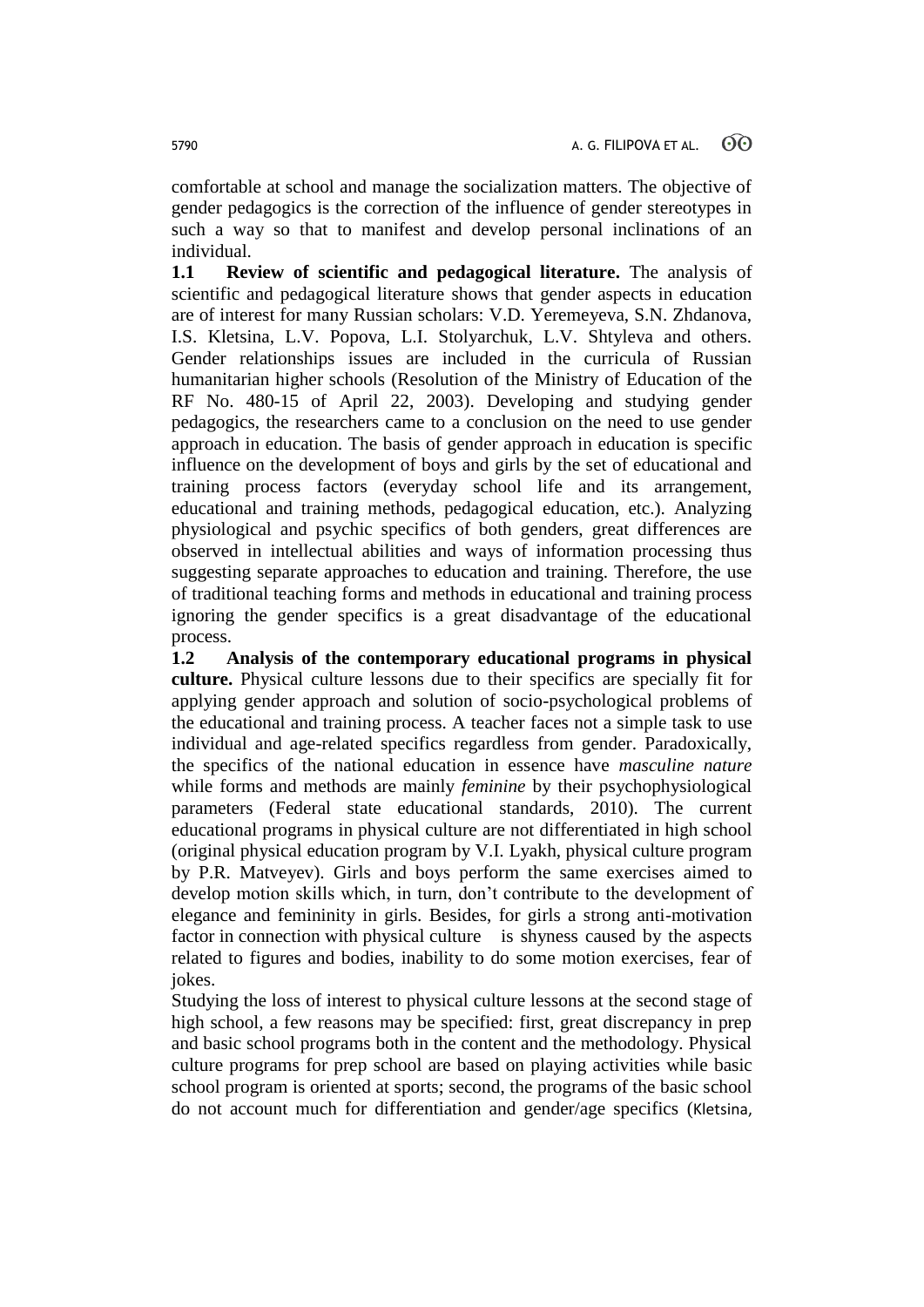2009). Meantime, in teen age both boys and girls prefer various motion activities, exercises, games, etc. Boys like the exercises aimed at strength and endurance as at this age they wish to look more physically developed and strong. Girls, in turn, prefer to do exercises to the music, aerobics and fitness workout, enabling to correct bodies, control weight and develop flexibility and coordination. All that complicates the organization of the educational and training process for schoolchildren, deforms the development process and often negatively affects their health. The solution of the existing problems is possible if a health-related approach with regard to the gender is applied in physical culture (Kletsina, 2009). Gender differentiation at physical culture lessons occurs only in senior high school (Vorotilkina, Anokhina, 2012 No. 5), as it is deemed that for prep school and middle school children it is not principal.

Currently, new content programs were introduced (physical culture program based on I.A. Viner's gymnastics, physical culture program for pupils of years 8-11 based on O.S. Slutsker's fitness, etc.). Yet they cannot solve the problem of the unwillingness to train because of co-education which keeps the psychological aspect. Nevertheless, the main task of a teacher is to give good general physical development to each pupil, cultivate love of a healthy lifestyle and desire to train both at physical culture lessons and in their free time. Federal state educational standards in *Physical culture* stress the need to improve skills and abilities of physical development and enhancement of motivation to physical culture and sports. Classes accounting for gender specifics of pupils are compliant with the objectives set.

Enhancement of the gender role in the educational process requires from a teacher to create new educational environment to facilitate the masculine/feminine behavior stereotypes aggravation of schoolchildren (Vorotilkina, Anokhina, 2012 No. 11). Based on gender approach, physical culture lessons should be planned accounting for gender specifics of pupils, creating in them the understanding of man's and woman's roles in society. Such arrangement of the educational and training process requires from any physical culture teacher not only the knowledge of anatomy, physiology and age psychology, but also that of schoolchildren's gender specifics.

**1.3 Specifics of psychophysical needs.** Psychological studies show that the need for motion activities in 10-15 year old boys is much higher than in girls (Allensworth, 1987). Boys strive to be courageous, strong, enduring. They prefer the exercises enhancing and developing their skills and abilities and having a specific focus. Initially, boys act selectively choosing the exercises compliant with the sphere of their interests. As to girls, they are more emotional. They express their demand in esthetics at physical culture lessons. They choose the kinds of activities compliant with their personal interests and needs at this moment. Girls are mostly capable to get involved in the activity process trying to perceive anything they are trained if possible. Planning the educational process, based on the available programs on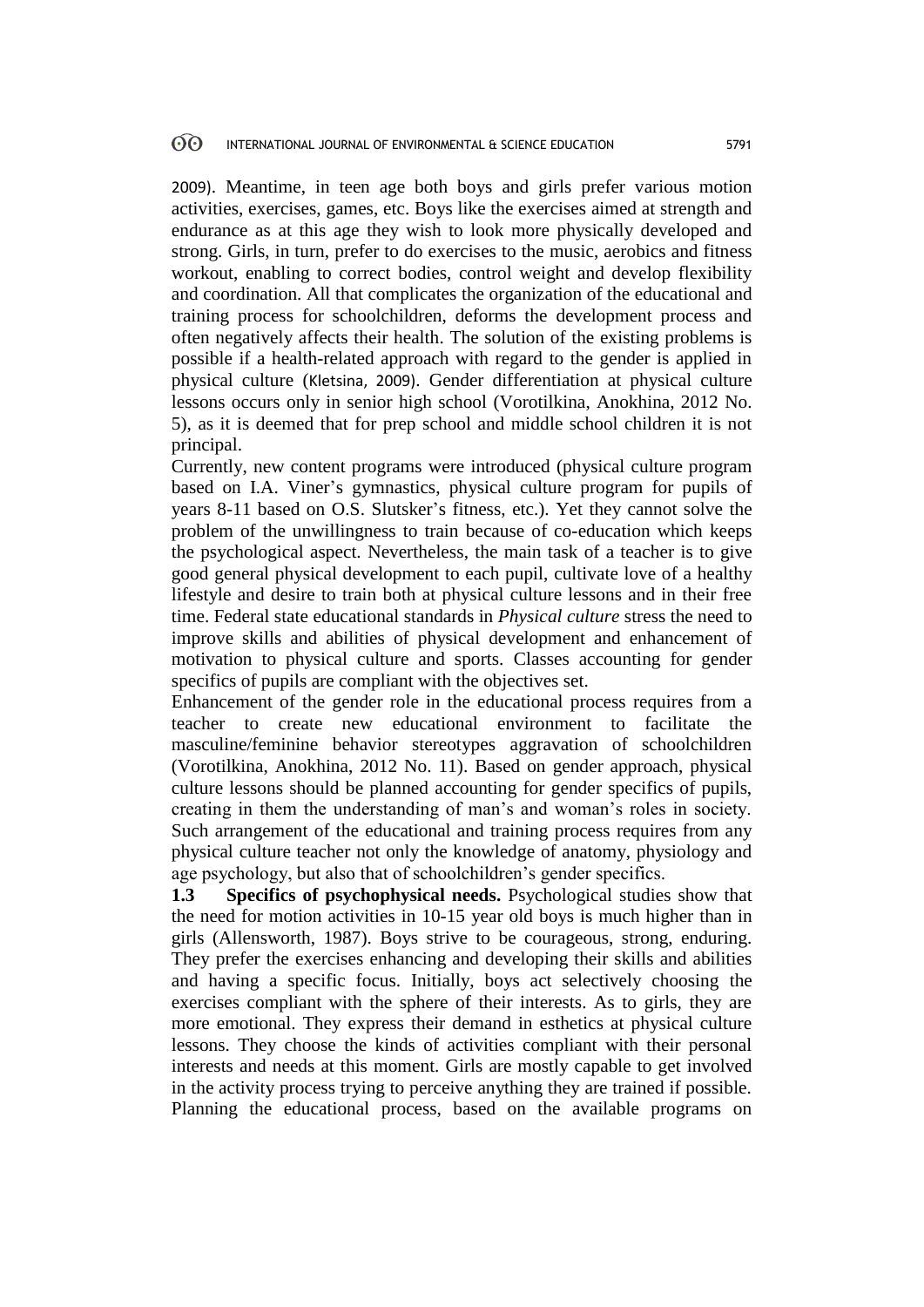physical culture of the second stage of the basic high education, it is very hard to apply gender approach in class. The difficulty is that school programs are aimed at an average schoolchild ignoring individual gender specifics, thus complicating the arrangement of educational and training process, negatively affecting the quality of education (Gådin,, 2000). As a result, the need to use gender approach at physical culture lessons for schoolchildren of years 5-9 has emerged to improve motion activities training, motivation for physical exercises and creative self-realization of the pupils.

**2. Methodology, objectives, tasks and principles of this research.** To identify the efficiency of gender approach at physical culture lessons at the second stage of high education we conducted an experimental study. The objective of that study was to rationalize gender approach at physical culture lessons and to create comfortable environment accounting for psychophysiological specifics of pupils. The implementation of that objective was contributed by the solution of the following tasks:

- studying and analyzing the nature of psychophysiological specifics of pupils;

- identifying a teacher's activities in connection with that matter;

- adjusting calendar and topic-based schedule accounting for gender approach;

- carrying out control monitoring of motion training level and creative selfrealization of pupils.

In solving the above tasks we relied on the following principles:

1. Humanization principle, a typical feature of which is accounting for biological and psychophysiological specifics and distinctions between boys and girls, facilitating more full realization of their abilities.

2. Democratization principle, pursuant to which boys and girls have equal rights to obtain skills of motion behavior and participate in school sport activities.

3. Availability principle covering on optimal compliance of pupils' abilities with the tasks put and means/methods applied.

4. Visibility principle allowing structuring classes using a wide range of visualization via viewing, hearing and moving.

5. Variability principle including the conditions for doing motion exercises and their content to achieve maximal result.

6. Developing effect principle based on gradual and repeated pedagogical influence along with the growth of functional abilities of a pupil's body.

**3. Basic part. Arrangement and methods of research.** The experimental study was carried out in high school No. 10 of Korolyov city (Moscow region) in 2014-2015. The study covered 116 persons of years 5-8 (one class of each year). The study of the dynamics in the development of physical fitness was carried out using test methods. The data obtained were processed via mathematical statistics methods. In the course of work, interviewing/questionnaires were also used to identify the problems arising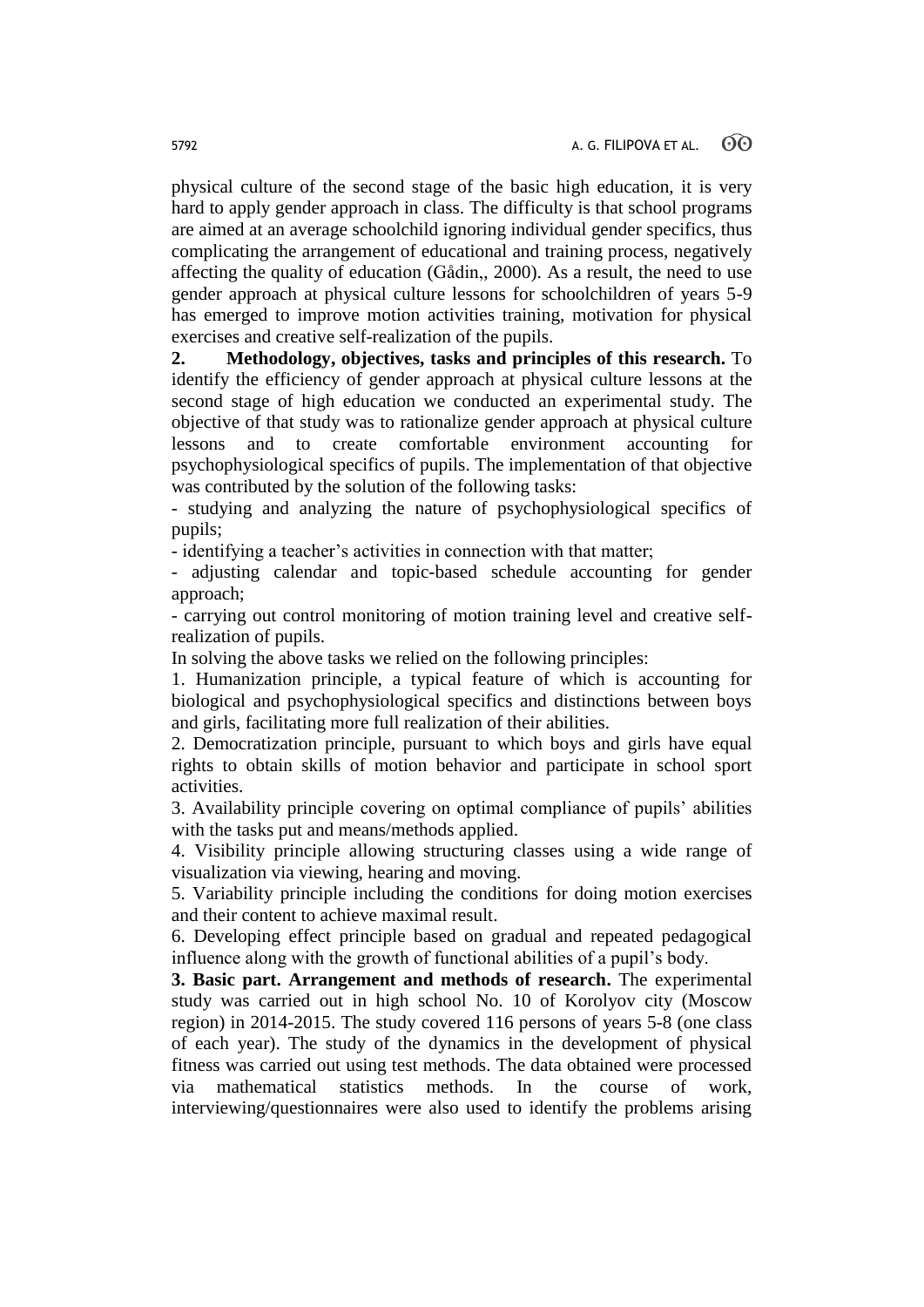#### $\Theta$ INTERNATIONAL JOURNAL OF ENVIRONMENTAL & SCIENCE EDUCATION 5793

during joint classes, and expert assessment method was used to identify the level of school program acquisition.

Identifying the directions of the work, it was decided to apply gender approach in A classes of each year (5A, 6A, 7A, 8A classes). Physical culture lessons in those classes were given by two teachers: one for boys and one for girls. Based on psychological studies, for boys the following exercises were chosen: strength-forming; speed and speed-and-strength; endurance enhancement and sport games by choice. For girls, flexibility and coordination development exercises were chosen together with dancing and elements of aerobics, general endurance and sport games by choice. In compliance with the directions chosen, calendar and topic-based schedule was adjusted for each separate category. All sections of the training program in physical culture were preserved.

At the preparatory stage, in the beginning of the academic year, oral surveys were conducted in experimental classes. The survey included the issues related to motion activity and choice of sport games. Then, questionnaires were offered for pupils. Questionnaires enabled to identify the opinions of respondents on separate physical culture lessons, inclinations for various exercises, mutual relationships between boys and girls at those lessons and opportunity to improve motion training. Upon the results of the questionnaire, the following conclusions have been obtained:

- 65% of boys and 78% of girls think that physical culture lessons will be more efficient if they are separate;

- 35% of boys and 22% of girls do not care how lessons will be passing;

- 52% of boys and 71% of girls are interfered by the opinions of the opposite gender in class;

- 85% of boys and 18% of girls prefer exercises on strength and endurance development;

- 5% of boys and 82% of girls prefer dancing exercises;

- 73% of boys and 75% of girls think that the level of motion training will be increasing if classes are separate;

- 84% of boys and 77% of girls think that playing chosen sport games will be more efficient if classes are separate.

At the next stage, physical training was initially tested and the sport games were chosen pursuant to the results of questionnaire for each group of boys and girls. Sport games of the experimental classes are as follows:

5A – volleyball (boys and girls);

6A – basketball (boys), volleyball (girls);

7A – soccer (boys), volleyball (girls);

8A – volleyball (boys), cheerleading (girls).

To identify the level of physical fitness the following tests were conducted:

- running 30 m (s);

- long jump (cm);

- chin-ups (times), boys;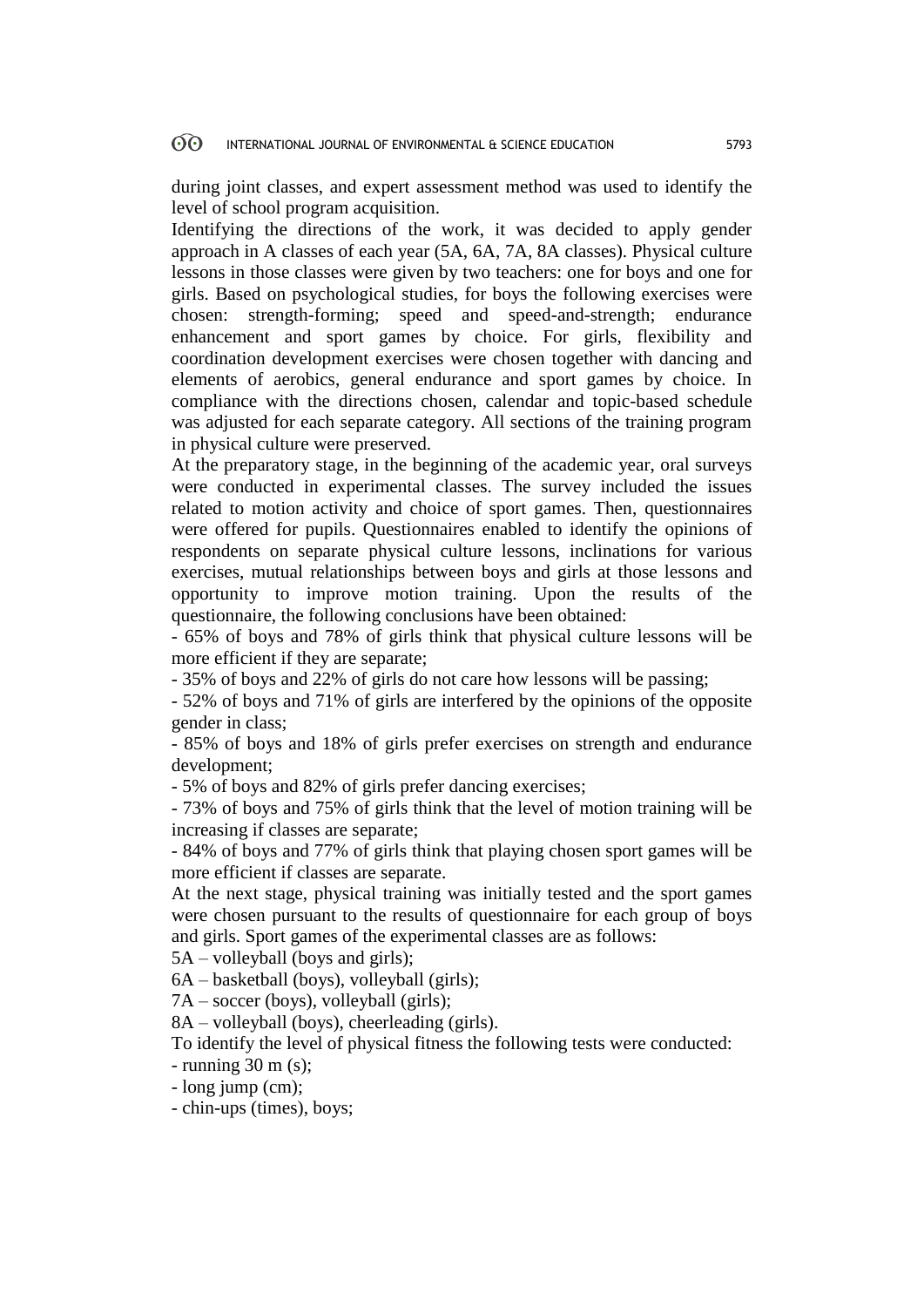- push-ups (times), girls;

- sit-ups (times/30 s);

- running 1000 m (s).

Test results were recorded and processes via mathematical statistics methods (Student's t-criterion, White's T-criterion, etc.) for further monitoring required at this stage. It solves a number of comprehensive pedagogical issues: assists to watch the dynamics of growing development of motion training, to assess technical and tactical training in sport games study. To do a comparative analysis, tests were repeated in the end of the academic year.

**4. Results.** Analyzing the data of comparative monitoring as in the beginning and end of the experimental study, the level of physical activity improved: in boys of 5A class by 28%, of 6A class by 24%, of 7A class by 32%, of 8A class by 34%; in girls of 5A class by 34%, of 6A class by 28%, in 7A class by 22%, in 8A class by 30%. Within separate training in the studied area, the experimental classes achieved certain progress. Namely, volleyball teams of five-graders demonstrated ball possession while playing at school Welcome Day. A team of sixth grade girls played with parents' team. Although the girls lost they showed tough resistance. Parents and physical culture teachers stressed on rather high technics and tactics. Gender approach in 7 year allowed boys to have a better command of soccer technics and tactics. They won the municipal mini-soccer cups and *Leather Ball* cup. Boys from 8A class going in for volleyball were invited in school team and took a prize in a municipal cup. Girls participated in an open regional cheerleading cup *I love you, Russia!* and took the second prize; then their cheerleading team was invited for exhibition shows at municipal sports competitions.

**5. Conclusions.** Analyzing the work done, it may be stressed that there is an urgent need for separate education of 10-15 year old girls and boys at physical culture lessons, as their periods of physiological and physical growth do not match. During that period, they exhibit differences in development of physical abilities. Boys are more inclined to strength-forming exercises and endurance development while girls tend to develop flexibility and coordination (Gordiyash, 2009). Separate lessons also solve the psychological aspect playing a significant role in the desire to go in for physical culture and enhance motivation for a healthy lifestyle. At such lessons, both boys and girls feel more comfortable. They are relaxed, are not shy of their physical form, do exercises depending on their individual abilities. Planning such lessons should more attentively consider the psychological and social specifics of girls and boys, choose the exercises developing various physical qualities and creating a particular attitude to behavior style (figure, walking, motion dynamics). Gender approach may in qualitatively improve the teaching methodology (Kemper, 1994), use the means, methods and organizational forms of physical education in class which are specific for boys and girls. For instance, for boys competition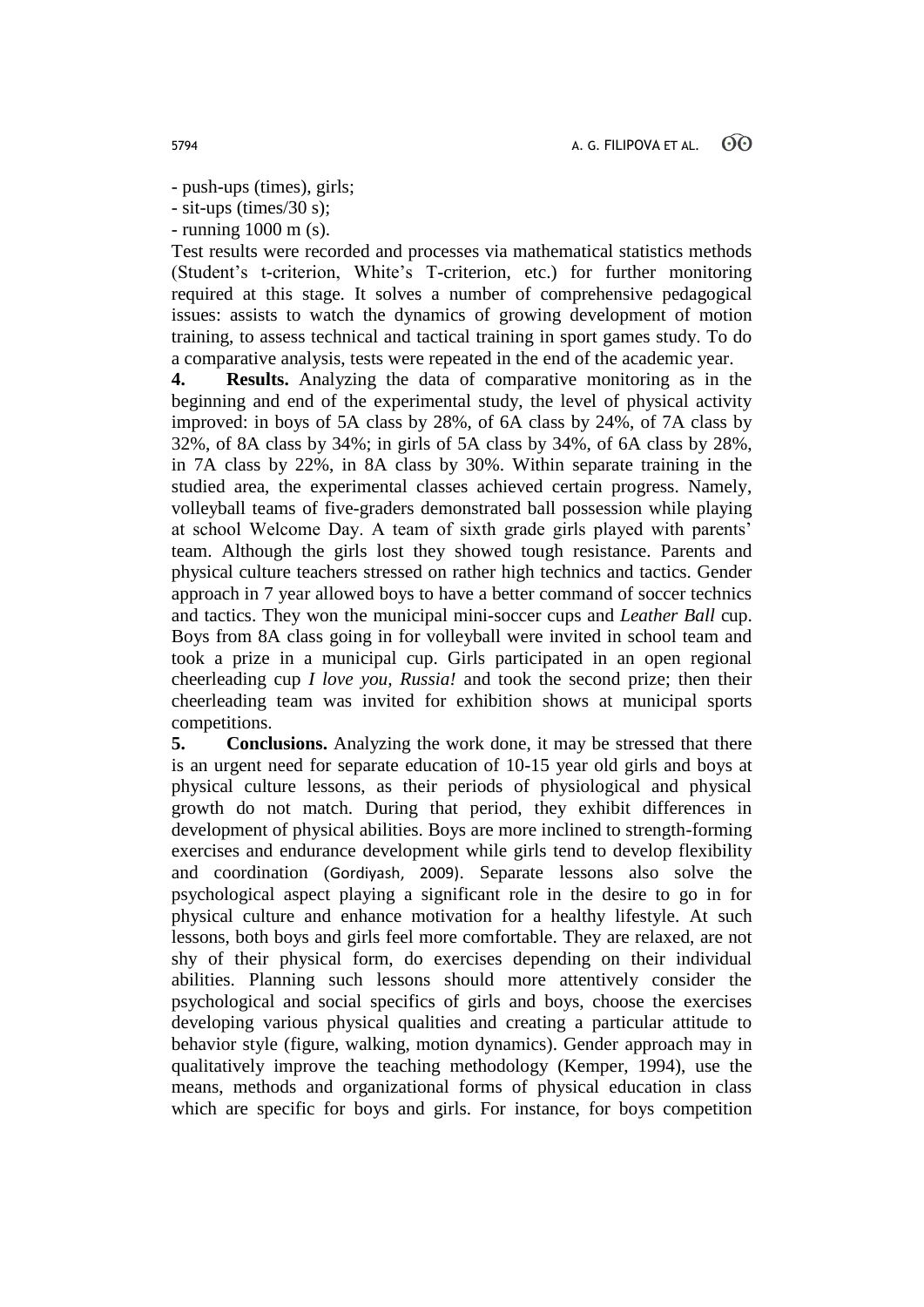#### $\Theta$ INTERNATIONAL JOURNAL OF ENVIRONMENTAL & SCIENCE EDUCATION 5795

method is more efficient. The striving to be the first or the best contributes to the creation of personal qualities like purposefulness, leadership which in turn contributes to the socialization in the society. When working with girls, personality-oriented approach is preferable. For girls, it is very important to know that their personalities are seen accounting for individual merits and weaknesses. Correctly chosen exercises accounting for the individual specifics allow for more complete exposure and development of physical abilities (Kolbe 1986, Nader 1990), . They also help girls to develop their feminine nature. Gender approach strategy ensures self-realization in boys and girls based on their abilities, inclinations, interests and values not only at physical culture lessons but also in various learning activities.

### **Disclosure statement**

No potential conflict of interest was reported by the authors.

# **Notes on contributors**

*Irina Mikhailovna Vorotilkina* - is a PhD,. Lecturer at the Sholom-Aleichem Priamursky State University, Russian Federation, 679015, Birobidzhan, Shirokaya Street, 70a

*Olga Vyacheslavovna Anokhina* - is a PhD, Lecturer at the Sholom-Aleichem Priamursky State University, Russian Federation, 679015, Birobidzhan, Shirokaya Street, 70a

*Sergey Victorovich Galitsyn* - is a PhD, Lecturer at the Far Eastern State Academy of Physical Culture Russia, 680028, Khabarovsk, Amursky boulevard,1

*Larisa Vladimirovna Byankina* - is a PhD, Lecturer at the Far Eastern State Academy of Physical Culture Russia, 680028, Khabarovsk, Amursky boulevard,1

*Dmitriy Vladimirovich Chiligin* - is a PhD, Lecturer at the Far Eastern State Academy of Physical Culture Russia, 680028, Khabarovsk, Amursky boulevard,1

# **References**

- Allensworth, D.D. Comprehensive School Health Program: Exploring an Expanded Concept . J. Sch. Health.1987. Vol. 57, No. 10. P. 409-411.
- Approximate programs of the basic higher education. Physical culture / Federal state educational standards. – Moscow: Prosvyascheniye, 2010, - 64 p.
- Eaton, W.O. Are sex differences in child motor activity level a function of sex differences in maturational status? . 1989.- Vol. 60. – P. 1005-1011.
- Gådin, K. G. School-related health a cross-sectional study among young boys and . Int. J. Health Serv. – 2000. – Vol. 30, No. 4. – Р. 797 -820.